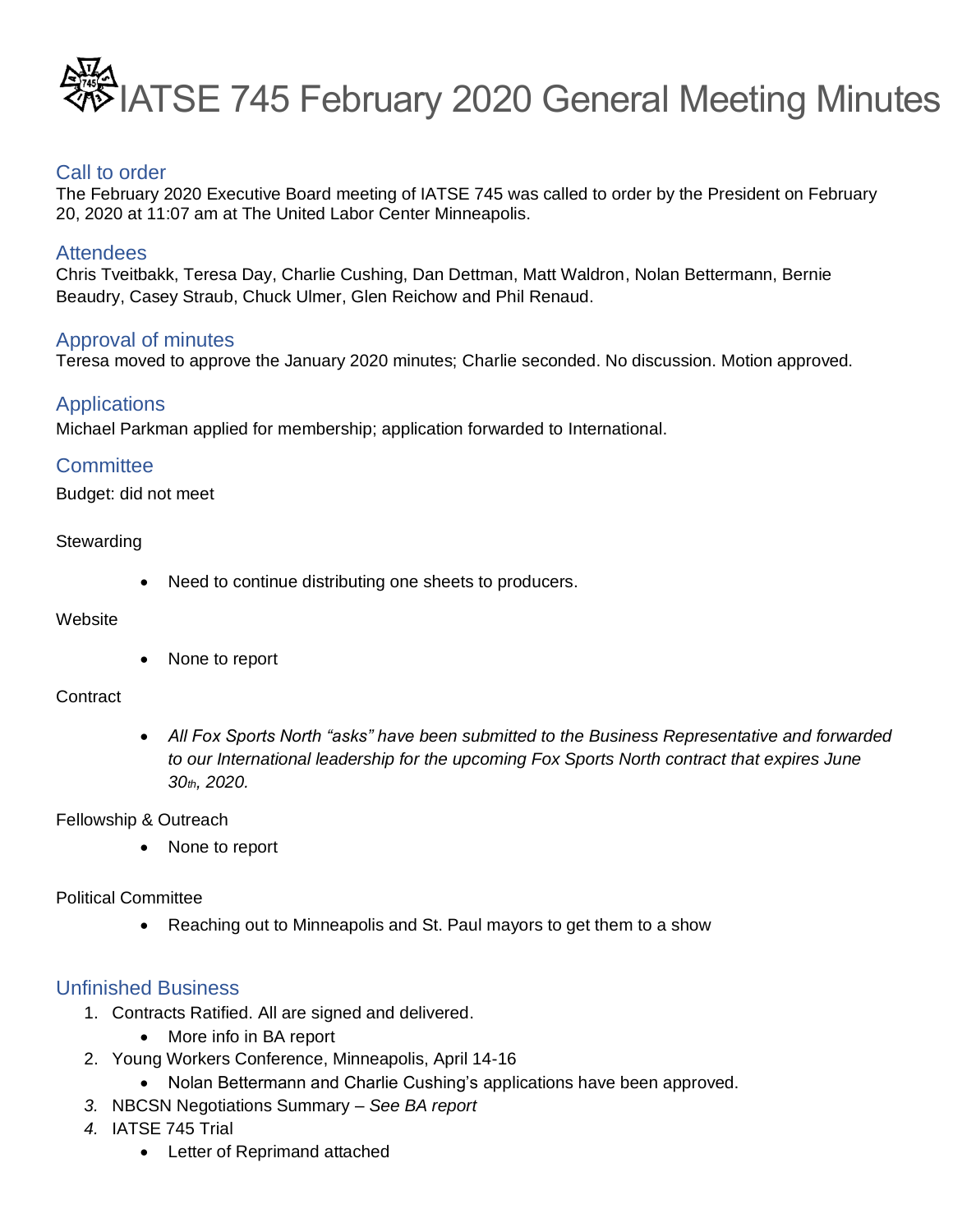## Business Representative Report **NBCSN**

- January negotiations were cancelled in NYC, rescheduled for February 18 and 19 in Minneapolis. The Local is responsible for the rental of two rooms at the Aloft Hotel in Minneapolis along with the meals for our committee members.
- All contract terms have been Tentatively Agreed to, waiting on a response to our side letter and then contract can go out for ratification.
- Final contract and details will be sent out to the membership upon completion.

#### **NBA Chair**

• no update. Will contact NBA after All Star Game.

#### **NCHC**

• The NCHC conference tournament in St Paul, March  $20<sub>th</sub>$  and  $21<sub>st</sub>$  has been crewed by PPI and will be paid under contract. Day one will be covered as a double header will receive a 14 hour guarantee for working TWO games.

#### **XLT**

- Continued issues with benefit payments in regards to Annuity Deferrals. XLT has confirmed they deferred salary for all of our members, however some amounts are not showing up in members accounts due to a myriad of issues between XLT, Fox and the NBF.
- XLT told the local in August 2019 that new deferrals needed to be filled out before the pay roll change with XLT listed as the employer. This is not allowed because the signatory employer is Fox Sports. Tom Zeller, Greg Pennell and Mike Fife have been communicating to resolve and it was determined that the XLT reporting was incorrect and needed to be updated along with the forms being filled out differently. XLT is being crossed out and Fox Sports is now being entered. The NBF site is slowly updating, but some names are still not appearing with any deferral. I'm continuing to monitor daily until this is fixed.

#### **Late Benefit Payments**

• For the Annuity payments in October and November 2019 that were delayed to the National Benefits Fund there is a 1% per annum which is then applied to the individual annuity account of each member on their respective late reports. Employer benefits are due the  $10<sub>th</sub>$  of each preceding month, but the NBF gives a grace period until the  $24<sub>th</sub>$  of each month. After that date, 1% per annum is applied.

### **Fox Sports Contract**

• All committees have sent in their "asks". We have compiled and sent to our International leadership Fran O'Hern and Steve Belsky. They intend on visiting Minnesota in the next month or two to discuss these asks with the committee before negotiations.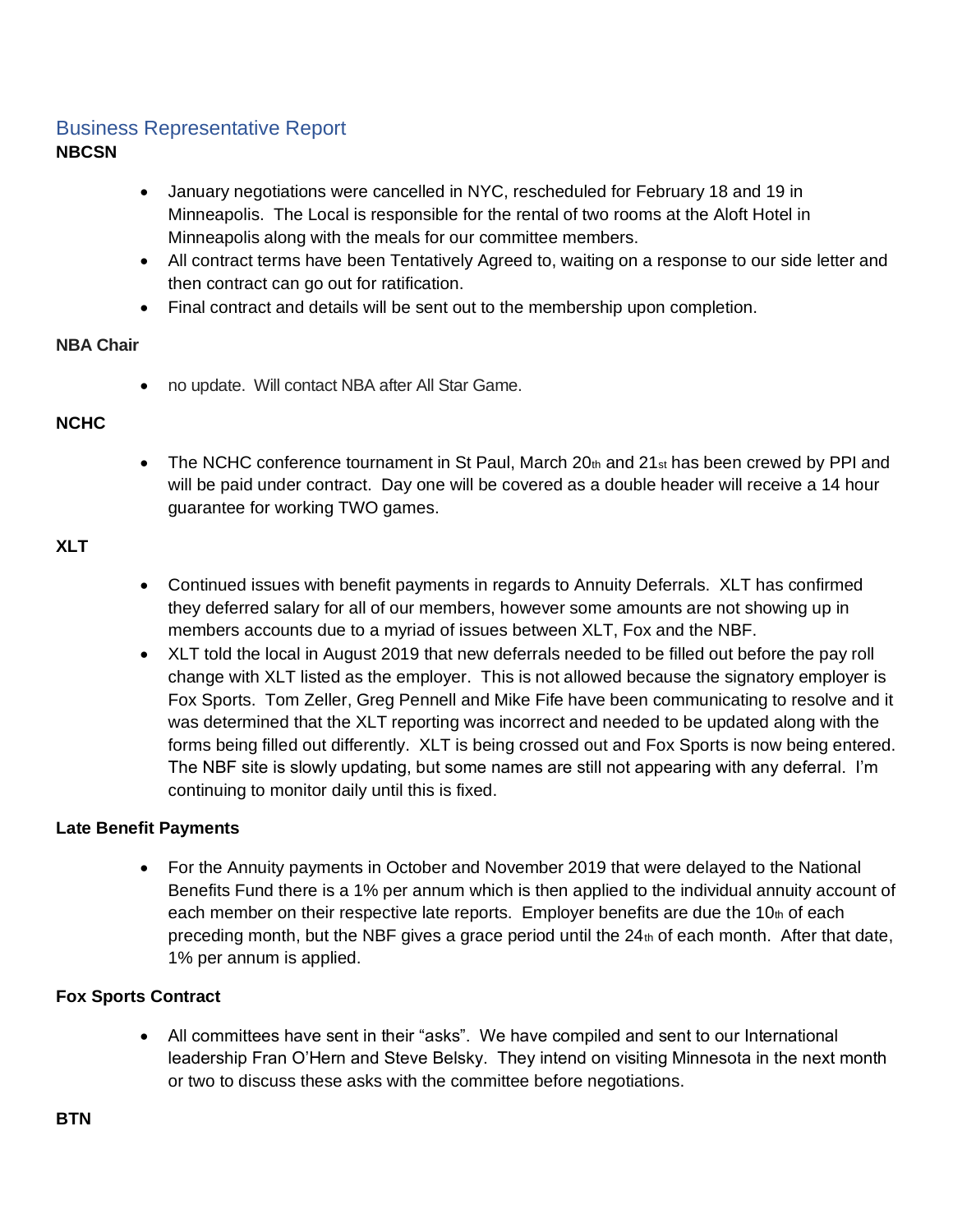- One member in lowa has not paid dues or joined the referral list. We have sent BTN a notice that he is now being counted as exceptions until he becomes current with the Local.
- NBF did not have the correct contract as of February 1st, 2020. I sent it to them last week so there is no delay in payment of benefits.

## **PPI benefits**

• Spoke with Mike Fife at the NBF last week to figure out how this can be fixed from July 1st, 2019 – September 15 $<sub>th</sub>$ , 2019. He found the contract and the issue but said that it would take a few</sub> weeks to update.

### **January 1st, 2020**

• Will send out Health, Annuity and Pension BENEFICIARY documents via Docusign after the 1 $st$ of the year for members to fill out electronically. Will also send out news dues checkoff that will work for ALL employers once signed.

## **Fiber Training**

- Jesse Madison and his company The Fiber Guy have expressed an interest in offering fiber training again to the membership of Local 745 and 13. Tentative dates are May  $12<sub>th</sub>$  or  $14<sub>th</sub>$ . Need to reserve the St Paul Labor Federation to hold the training. For trainings held in the second quarter 2020, the IATSE Training Trust needs this submitted by March  $6<sub>th</sub>$ , 2020. The full cost of the training would be covered as an already approved course of the IATSE Training Trust.
- Charlie motions to dedicate up to \$2000 for Fiber training, which will be reimbursed by the international. Teresa seconded. No discussion. **Motion approved.**

## New Business

### FSN Negotiations

• *See BA Report*

### XLT Benefits

• *See BA Report*

### Late Dues Penalty

• Executive Board approved a \$25 late for when members are 90 past due on dues payments.

### FSN Labor Management

## **Quarter ONE Fox Sports North Labor Management meeting, Thursday, February 6th, 2020 Fox Sports North – Crewer Riley Schmidt, Executive Producer Tony Tortorici, Operations Manager Bob Rohde, Coordinating Producer Trevor Fleck**

### **IATSE 745 – President Chris Tveitbakk, Business Representative Charlie Cushing**

- **NBA/WNBA chair –** Fox asked for an update, told them we're holding off contacting them again because of the multiple league wide situations taking place. China, Kobe Bryant death, 2020 All Star Game, etc.
- **2020 Hockey Day**  There were many challenges with this event even happening because of poor ice conditions and no ice refrigeration. Was frustrated about things being missed on the cable day and asked how that day can be managed better at future Hockey Day productions.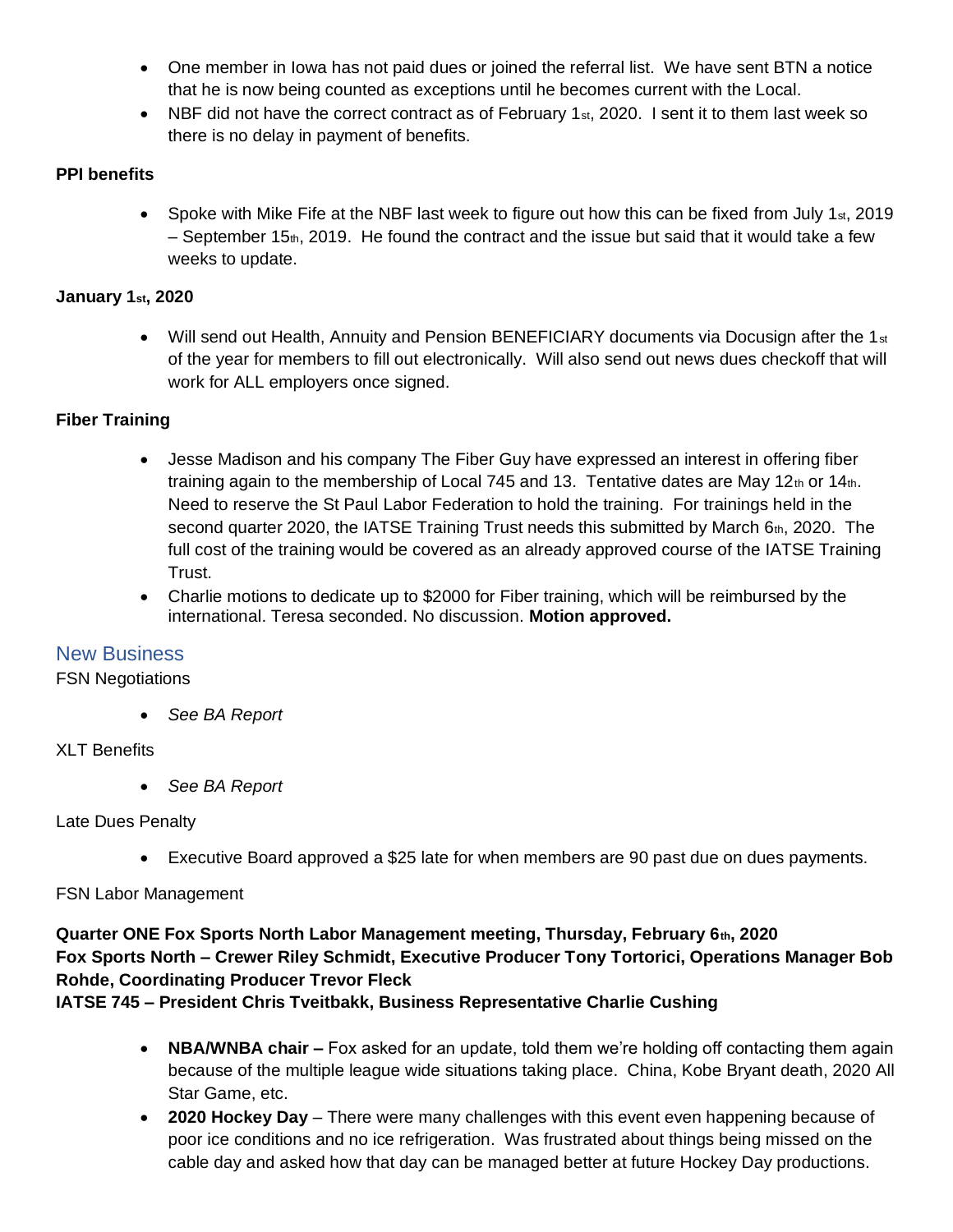• **2020 Minnesota Twins** – production compliment will be the same as we ended with the season in 2019. 4 tape operators, 7 hard cameras, robo, MOVI, V2 on ALL games. Minnesota Twins have purchased two parabs to place behind home plate for TV and radio use. Chris has been in communication with Andrew Halverson with the Twins on placement. Thanked and reminded Bob to book the porta potty for this season. Talent in the booth will be the same as last year. Justin Morneau doing more games. Fox raved about his preparation and on air performance.

- **Dyno** There has been talk of eliminating the Dyno and installing an EVS for the slo mo cameras, however no confirmation from MTVG on when or if this will happen in the immediate future.
- **Van Driver** Geo fence is turned off, drivers should always receive ONE HOUR OT, 30 minutes on the front and 30 minutes on the back end of each work day. If anyone has not received this please contract Riley and Bob and they will help resolve.
- **WNBA –** 6 games in 2020, same crew compliment as in past years, schedule has not yet been released.
- **POC –** Asked if there was a way to have a union local login to view crew sheets. They were receptive to the idea, but was contingent on XLT and PPI adding this feature to the app.
- **Pro Crewz** Riley monitors the back end Meal Penalties to ensure that everyone is properly being paid. If you know you're getting an MP its helpful to add it to the NOTES section of the app.
- **2020 contract negotiation** Indicated we should look for dates in May 2020 for negotiations, one to two days should be enough.
- **Training** it costs Fox \$800 per day to open up the dual trailer for any training. Not worth it for just one person, but if there is enough interest with multiple people they are willing to do it.
- **TD** Dustin Dancisak is moving to Florida after the completion of the 2020 NBA season. Fox has asked Milwaukee based TD Michael Lange to move to Minnesota to take his spot, he has agreed to move and make this his home market. Mike is a charter member and treasurer of Local 414, we look forward to welcoming him to our local. Mike will work home NBA, Visit MLB and NHL.
- **XLT benefits issues** Charlie explained at length the issues that are taking place with XLT benefits and wages. They were not aware of any of them and encouraged us to keep them up to date if there are further issues. They will help however necessary.
- **FOX**  No issues for labor management.

# Treasurer's Report

Referral forms received:

- Noah Puckett (utility)
- Richard Mann (utility)

Notable expenses since last meeting:

- Tax Prep: \$1,923.37
- Stipend to officers: \$1,306.00
- Disability Short-Term Premiums: \$781.84
- Disability Long-Term Premiums: \$471.81

Account balances: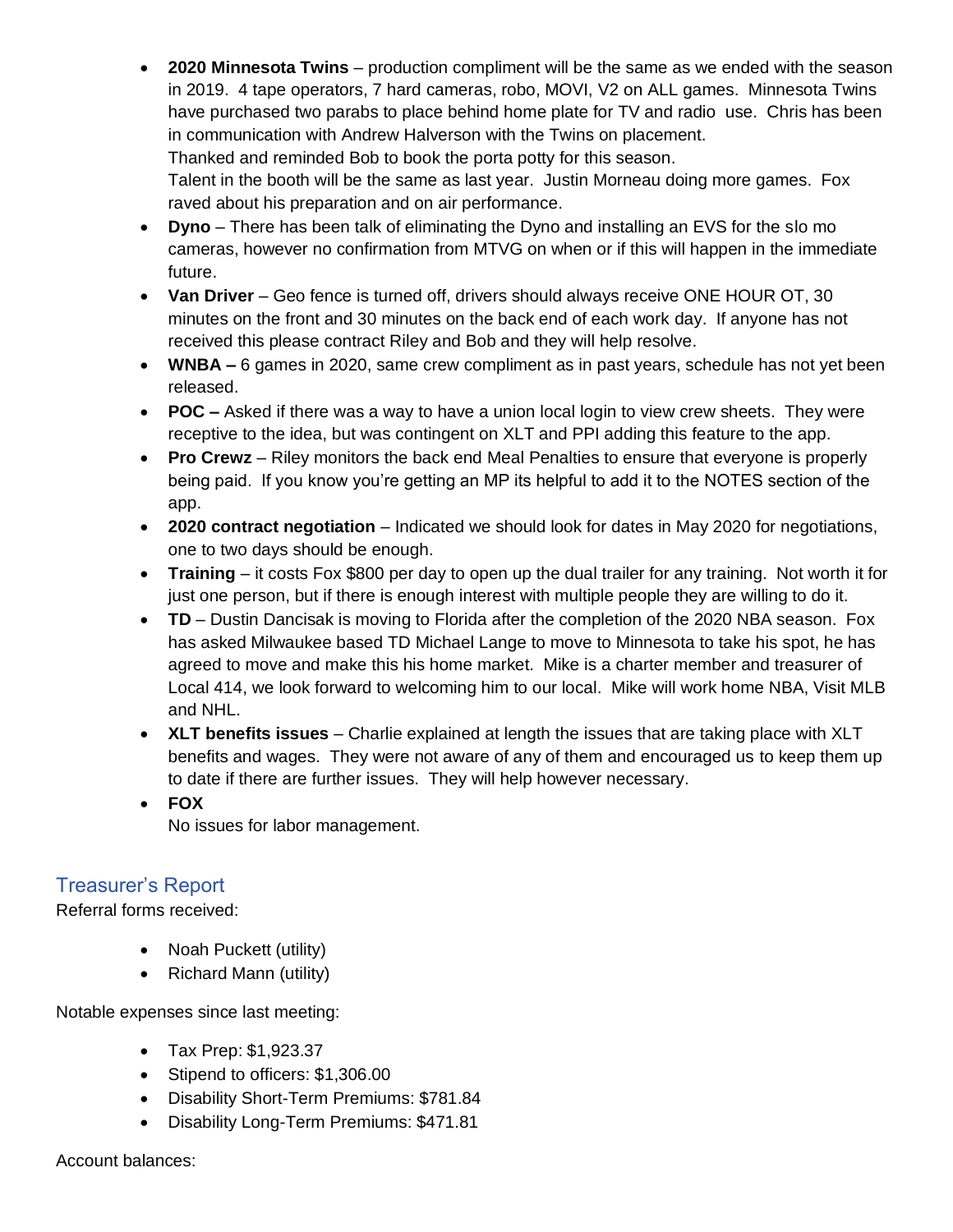Trustone Checking (February 20, 2020):

- $•$  \$66,229.17
- Open invoices  $= $9,988$
- Overdue invoices =  $$9,579; 25$  invoices  $90+$  days past due
- \$8,832 paid in past 30days

Commonwealth Financial (January 31, 2020):

| <b>Beginning Value</b>            | \$29,786.80 | \$29,786.80 |
|-----------------------------------|-------------|-------------|
| <b>Additions and Withdrawals</b>  | \$0.00      | \$0.00      |
| Income                            | \$5.70      | \$5.70      |
| Taxes, Fees and Expenses          | (\$93.08)   | (\$93.08)   |
| Other Activity -adjustment credit | \$4.02      | \$4.02      |
| Change in Value                   | (\$257.86)  | (\$257.86)  |
| Ending Value (As Of 01/31/20)     | \$29,445.58 | \$29,445.58 |

Disability Insurance:

• There are currently 21 people enrolled: 14 STD, 20 LTD

Miscellaneous:

- We have finally received the Iowa Fiber Training check reimbursement for \$1,350.00
- Beginning Fiscal Year 2020-21 (July), quarterly invoices will be sent 30 prior to the beginning of the quarter.
- Invoices can be paid the following ways:
	- o Check (no fee)
	- o Online credit card (3% fee)
	- o Online bank transfer (\$0.50 fee, local will absorb)
	- o Cash will no longer be accepted

### Health & Welfare

• None to report

### Next meeting

March 23rd, 2020, 10:30am, St. Paul Labor Center

Charlie moved to adjourn the meeting; Teresa seconded. No discussion. Meeting adjourned at 12:43 pm